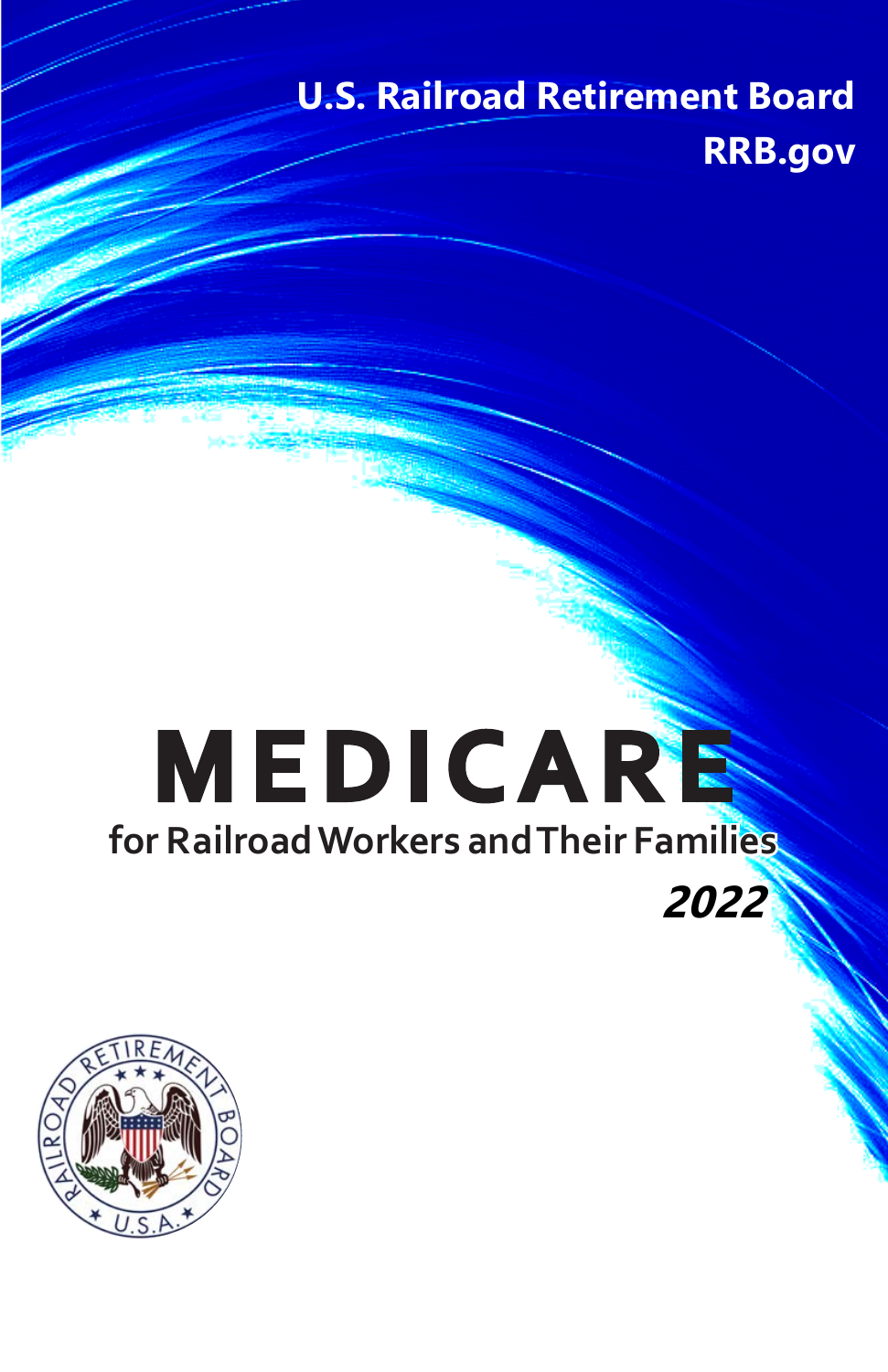# **U.S. Railroad Retirement Board** MISSION STATEMENT

The Railroad Retirement Board's mission is to administer retirement/survivor and unemployment/sickness insurance benefit programs for railroad workers and their families under the Railroad Retirement Act and the Railroad Unemployment Insurance Act. These programs provide income protection during retirement and in the event of disability, death or temporary unemployment and sickness. The Railroad Retirement Board also administers aspects of the Medicare program and has administrative responsibilities under the Social Security Act and the Internal Revenue Code.

In carrying out its mission, the Railroad Retirement Board will pay benefits to the right people, in the right amounts, in a timely manner, and will take appropriate action to safeguard our customers' trust funds. The Railroad Retirement Board will treat every person who comes into contact with the agency with courtesy and concern, and respond to all inquiries promptly, accurately and clearly.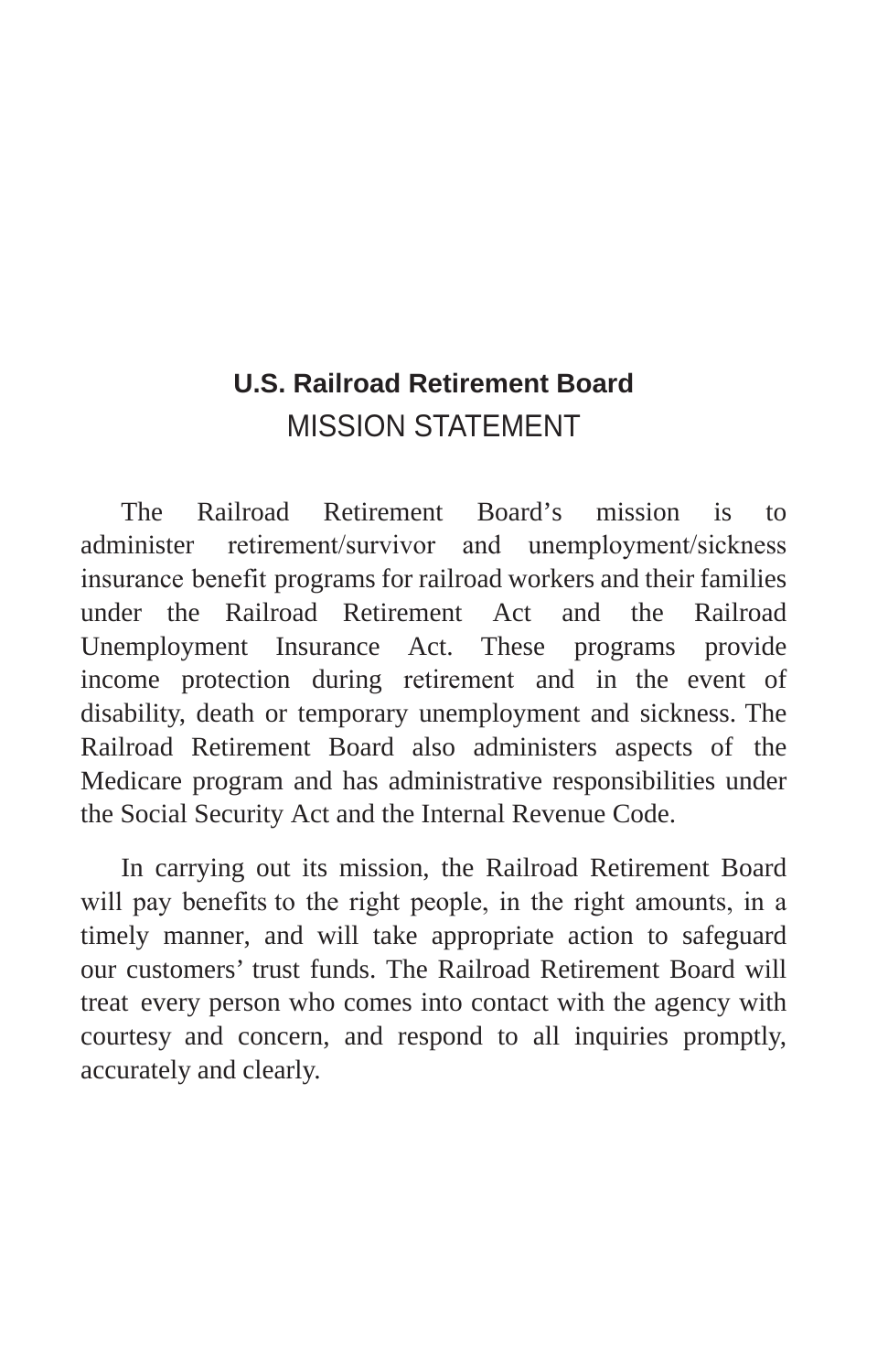# **Why You Should Read This Booklet**

The Medicare program covers railroad workers just like workers under social security. Railroad retirement payroll taxes include a Medicare hospital insurance tax just like social security payroll taxes.

Though you're paying into the Medicare program during your working years, and will probably rely on its services in the future, you may not know what benefits the program offers. The basic information in this booklet provides an overview of the Medicare program.

# **What's Inside**

More detailed information on Medicare's benefits, costs, and health service options is available from the Centers for Medicare & Medicaid Services (CMS) publication *Medicare & You,* which is mailed to Medicare beneficiary households each fall and to new beneficiaries when they become eligible for coverage. This and other publications are available online at **Medicare.gov** or by calling toll-free **1-800-MEDICARE (1-800-633-4227)**, **TTY/TDD 1-877-486-2048**.

> *This booklet is for general information. It does not cover certain limitations, exceptions and special cases.*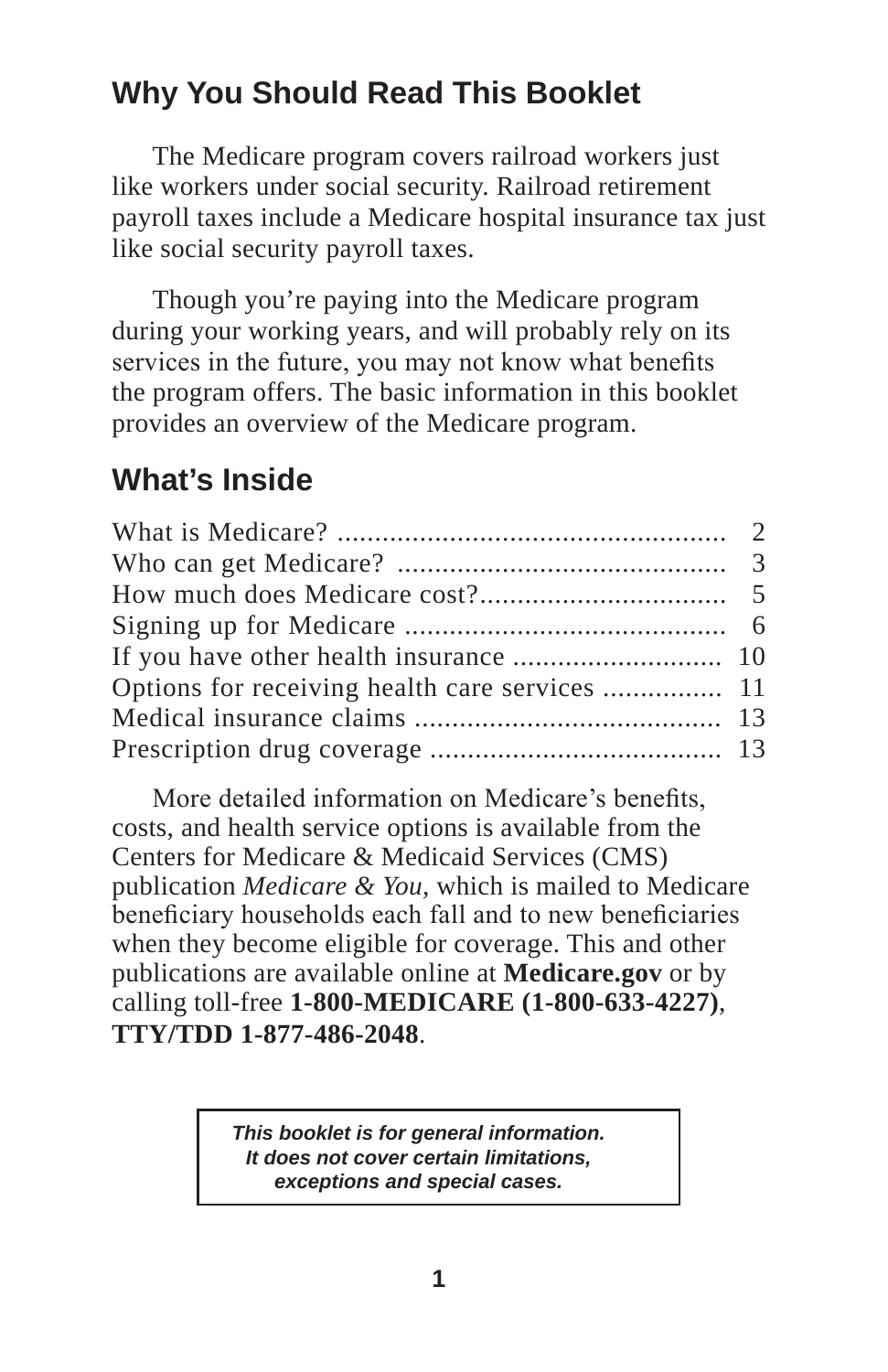# **WHAT IS MEDICARE?**

Medicare is our country's health insurance program for people age 65 or older, certain people with disabilities who are under age 65, and people of any age who have permanent kidney failure. It provides basic protection against the cost of health care, but it doesn't cover all medical expenses or the cost of most long-term care.

A portion of railroad retirement tier I and social security payroll taxes paid by employees and employers finances Medicare. It is also financed in part by monthly premiums paid by enrollees.

CMS is the agency in charge of the Medicare program. The Railroad Retirement Board (RRB) enrolls railroad retirement beneficiaries in the program, deducts Medicare premiums from monthly benefit payments, and assists in certain other ways.

#### **Medicare Includes**

**• Hospital Insurance** (also called Medicare Part A), which helps pay for inpatient care in hospitals and skilled nursing facilities (following a hospital stay), some home health care services, and hospice care.

**• Medical Insurance** (also called Medicare Part B), which helps pay for doctors' services, and many other medical services and supplies that are not covered by hospital insurance. These include laboratory services, home health care services, outpatient hospital services, blood replacement, and preventive services, among others.

**• Medicare Advantage Plans** (also called Medicare Part C), as described in more detail on page 12.

**• Prescription Drug Coverage** (also called Medicare Part D), as described in more detail on pages 13-15.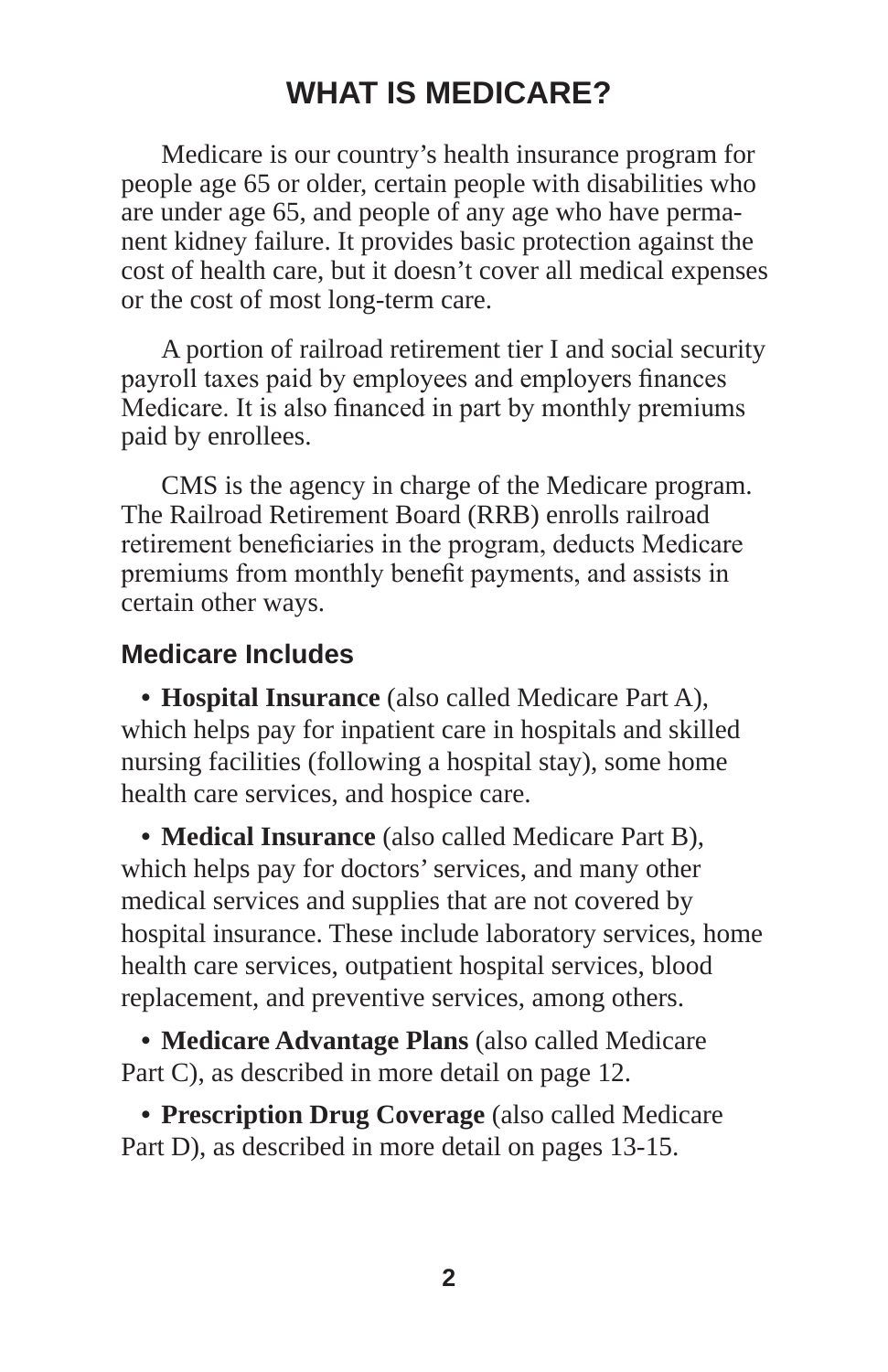#### **A Word About Medicaid**

You may think that Medicaid and Medicare are two different names for the same program. Actually, they are two different programs. Medicaid is a State-run program designed primarily to help those with low income and few resources. Each State has its own rules about who is eligible and what is covered under Medicaid. Some people qualify for both Medicare and Medicaid. For more information about the Medicaid program, contact your local medical assistance agency, social services, or welfare office.

# **WHO CAN GET MEDICARE?**

#### **Hospital Insurance (Part A)**

**If you are age 65 or older.--**Most people age 65 or older who are citizens or permanent residents of the United States are eligible for free Medicare hospital insurance (Part A). You are eligible at age 65 if you receive or are eligible to receive railroad retirement or social security benefits. (Although the age requirements for some unreduced railroad retirement benefits have risen just like the social security requirements, beneficiaries are still eligible for Medicare at age 65.)

**If you are under age 65.--**Before age 65, you are eligible for free Medicare hospital insurance if you have been entitled to monthly benefits based on a total disability for at least 24 months and have a disability insured status under social security law. If you are entitled to monthly benefits based on an occupational disability, **and** have been granted a disability freeze, you are eligible for Medicare starting with the 30th month after the freeze date or, if later, the 25th month after you became entitled to monthly benefits. If you receive benefits due to occupational disability and have **not** been granted a disability freeze, you are generally eligible for Medicare hospital insurance at age 65. (The standards for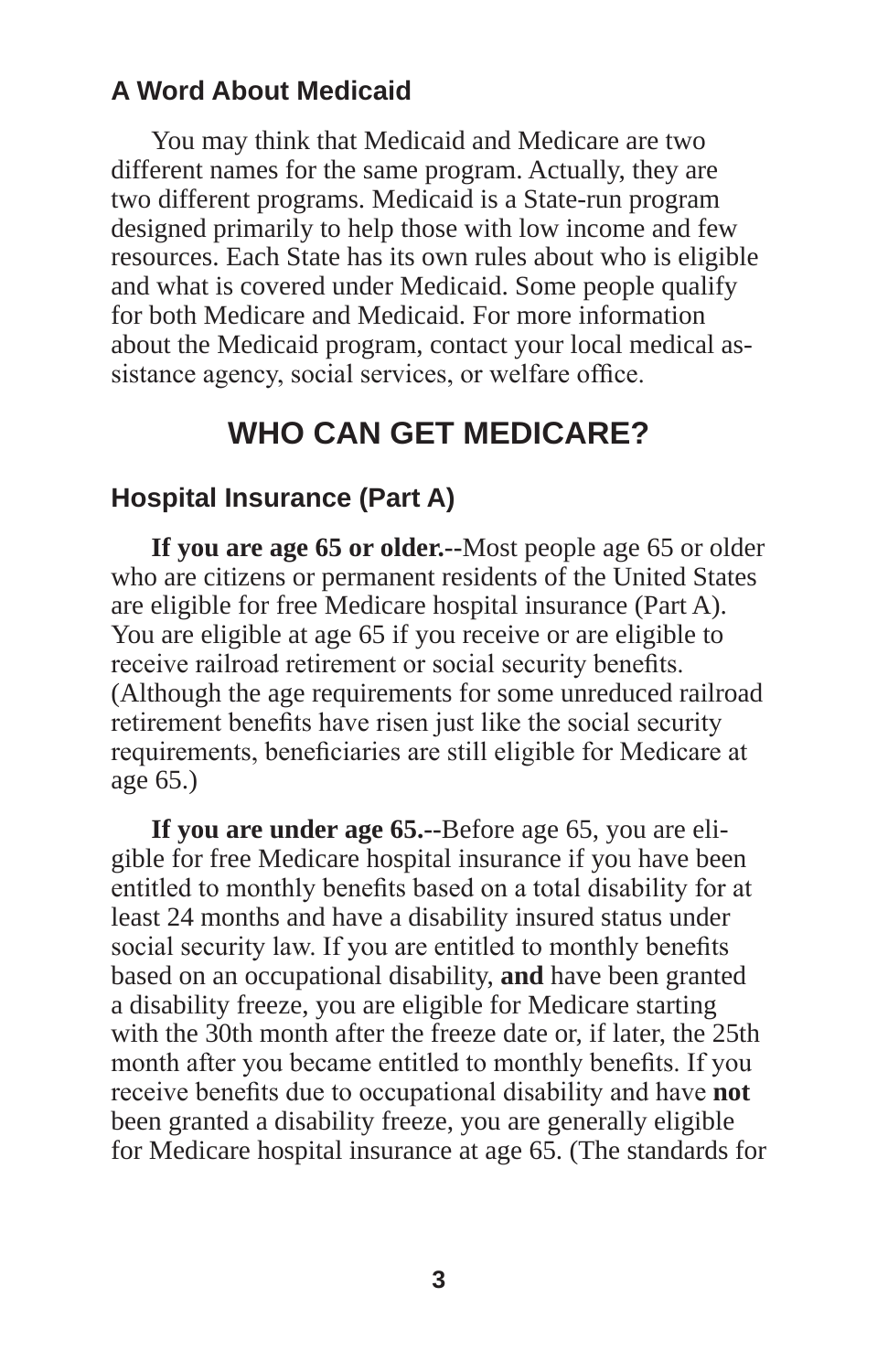a disability freeze determination follow social security law and are comparable to the medical criteria for granting total disability.) You are also eligible for Medicare if you have Lou Gehrig's disease (amyotrophic lateral sclerosis).

**Eligibility for family members.--**Under certain conditions, your spouse, divorced spouse, surviving divorced spouse, widow(er), or a dependent parent may be eligible for Medicare hospital insurance based on your work record when he or she turns age 65.

Also, disabled widow(er)s under age 65, disabled surviving divorced spouses under age 65, and disabled children may be eligible for Medicare, usually after a 24-month waiting period.

**If you have permanent kidney failure.--**If you have permanent kidney failure, you are eligible for free Medicare hospital insurance at any age. This is true if you receive maintenance dialysis or a kidney transplant and you are eligible for or are receiving monthly benefits under the railroad retirement or social security system.

In addition, your spouse, divorced spouse or child may be eligible, based on your work record, if she or he has permanent kidney failure and receives maintenance dialysis or a kidney transplant.

#### **Medical Insurance (Part B)**

Anyone eligible for free Medicare hospital insurance can enroll in Medicare medical insurance (Part B) by paying a monthly premium. The standard premium rate for new enrollees is \$170.10 in 2022. However, some beneficiaries will pay slightly less than this amount because of a provision in the law that states premiums for current enrollees cannot increase by more than the amount of the cost-of-living increase in social security benefits.

Monthly premiums for some beneficiaries are greater,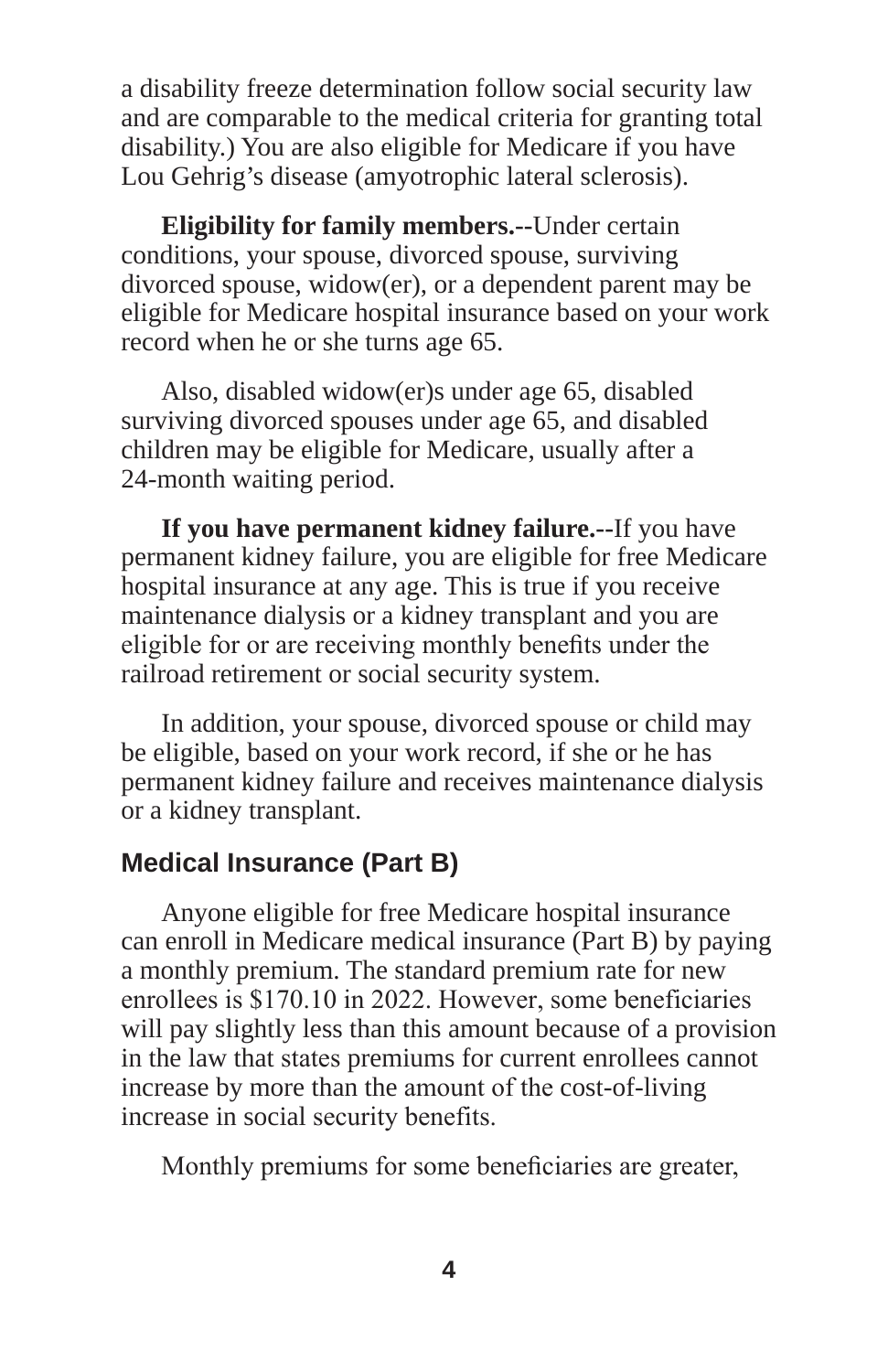depending on their modified adjusted gross income. The income-related Part B premiums for 2022 are \$238.10, \$340.20, \$442.30, \$544.30, or \$578.30, depending on how much a beneficiary's adjusted gross income exceeds \$91,000 (or \$182,000 for a married couple. Beneficiaries whose modified adjusted gross income exceeds \$500,000 (or \$750,000 for a married couple) pay the highest premium.

The Social Security Administration (SSA) is responsible for determining all income-related monthly adjustment amounts. To do this, SSA uses the most recent tax return information provided by the IRS. For 2022, in most cases that is the beneficiary's 2020 tax return. If that is not available, SSA uses information from the 2019 tax return.

# **HOW MUCH DOES MEDICARE COST?**

In addition to the monthly premiums you pay, there are other out-of-pocket costs for Medicare which may also change each year. These costs, known as *deductibles* and *coinsurance*, are the amounts you pay when you actually receive medical service.

For example, if you are hospitalized, you will be required to pay a deductible amount and you may have to pay coinsurance amounts, depending on how long you stay. In 2022, the hospital insurance deductible amount is \$1,556.

If you receive medical services from a doctor, you pay a yearly deductible amount as well as a coinsurance amount for each visit. In 2022, the medical insurance deductible is \$233. After meeting this amount, Medicare generally pays 80 percent of covered services for the rest of the year.

If you cannot afford to pay your Medicare premiums and other medical costs, States offer programs for low-income people who are entitled to Medicare. The State-run programs may pay some or all of Medicare's premiums and may also pay Medicare deductibles and coinsurance.

To qualify, you must have Medicare hospital insurance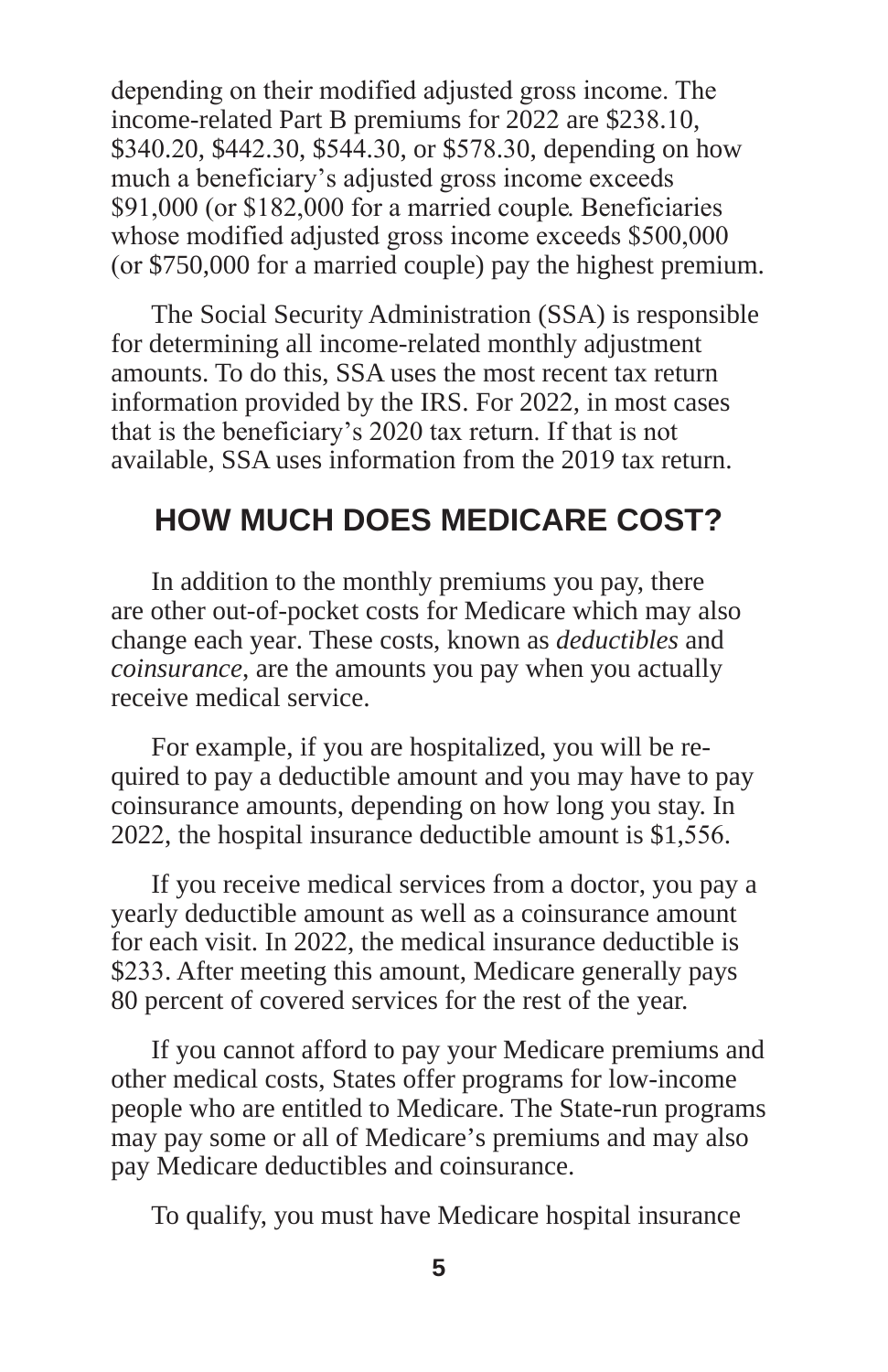(Part A), a limited income, and, in most States, resources, such as bank accounts, stocks, and bonds, must not be more than a certain amount. Income limits increase slightly each year and are higher in Alaska and Hawaii.

To find out if you qualify, contact your State medical assistance (Medicaid) office. You can get the number for your State by dialing 1-800-MEDICARE (1-800-633-4227) and asking for information about the Medicare Savings Program.

# **SIGNING UP FOR MEDICARE**

**If you are already getting railroad retirement** or social security benefits, you will receive information about the Medicare program a few months before you become eligible for coverage. At that time, you will automatically be enrolled in Medicare Parts A and B. However, because you must pay a premium for Part B coverage, you have the option of turning it down.

**If you are not already getting benefits,** you should contact your local RRB office about 3 months before your 65th birthday to sign up for Medicare. You can sign up for Medicare even if you don't plan to retire at age 65.

You should also contact your local RRB office about applying for Medicare if:

**•** you are a disabled widow(er) between age 50 and 65 but have not applied for disability benefits because you are already getting another kind of benefit;

**•** you had Medicare medical insurance in the past but dropped the coverage;

• you turned down Medicare medical insurance coverage when you became entitled to hospital insurance; or

**•** you, your spouse, or your dependent child has permanent kidney failure. (Contact a social security office in these cases to see if you are eligible.)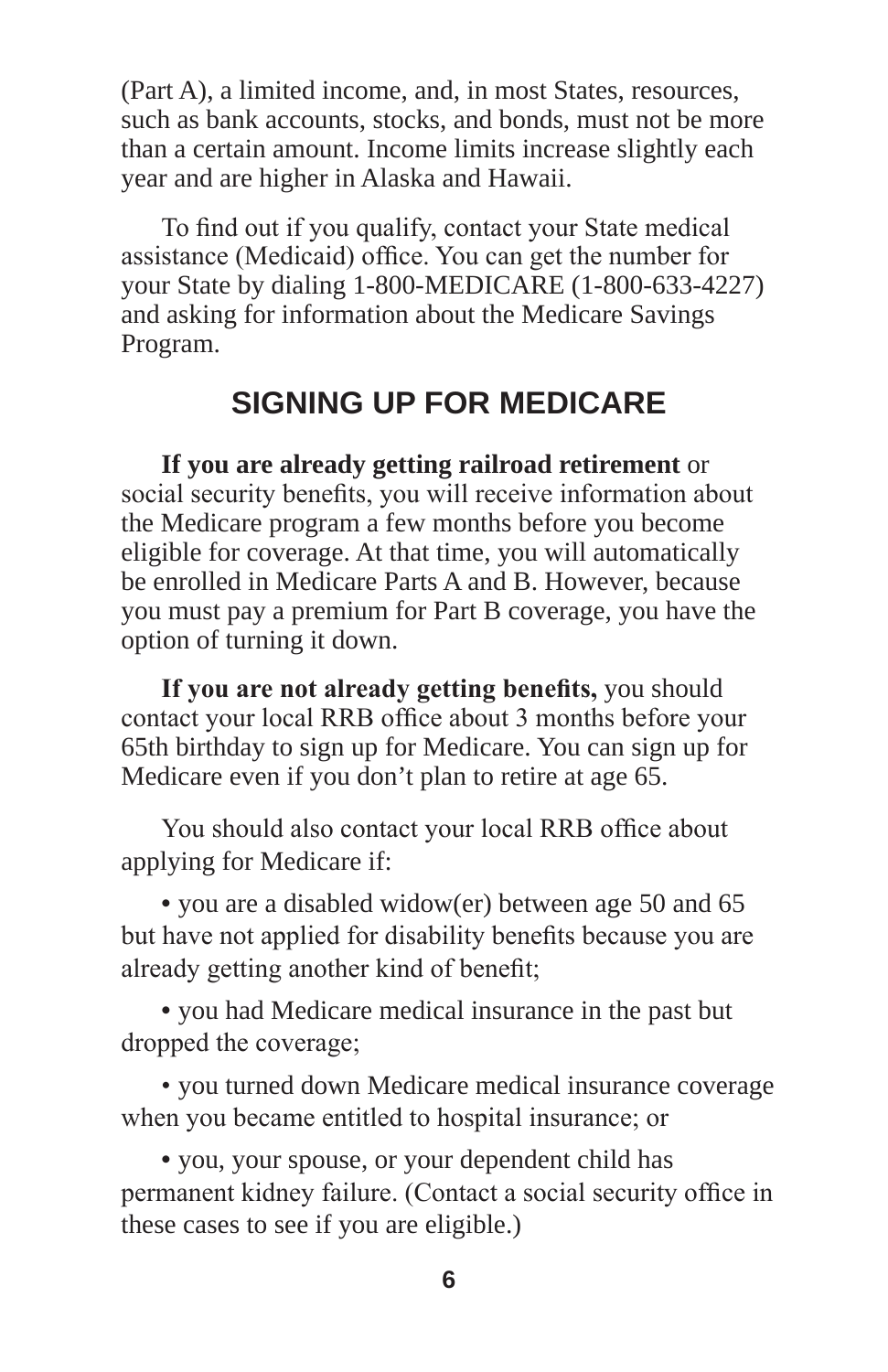#### **Initial Enrollment Period for Medical Insurance**

When you first become eligible for hospital insurance (Part A), you have a 7-month period to sign up for medical insurance (Part B). This is called your *initial enrollment period*. A delay on your part may cause a delay in coverage **and** result in higher premiums. If you are eligible at age 65, your initial enrollment period begins 3 months before the month of your 65th birthday; includes the month you turn age 65; and ends 3 months after the month of your 65th birthday. If you are eligible for Medicare based on disability or permanent kidney failure, your initial enrollment period depends on the date your disability or treatment began.

**When does your enrollment in Part B become effective?** If you accept the automatic enrollment in Medicare Part B, or if you enroll in Medicare Part B during the first 3 months of your initial enrollment period, your medical insurance protection will start with the month you are first eligible. If you enroll during the last 4 months, your protection will start from 1 to 3 months after you enroll.

| If you enroll in this<br>month of your initial<br>enrollment period: | Then your<br><b>Medicare Part B</b><br>coverage starts: |
|----------------------------------------------------------------------|---------------------------------------------------------|
| 1, 2, 3                                                              | the month you<br>become eligible for<br>Medicare        |
|                                                                      | 1 month after<br>enrollment                             |
|                                                                      | 2 months after<br>enrollment                            |
| 6. 7                                                                 | 3 months after<br>enrollment                            |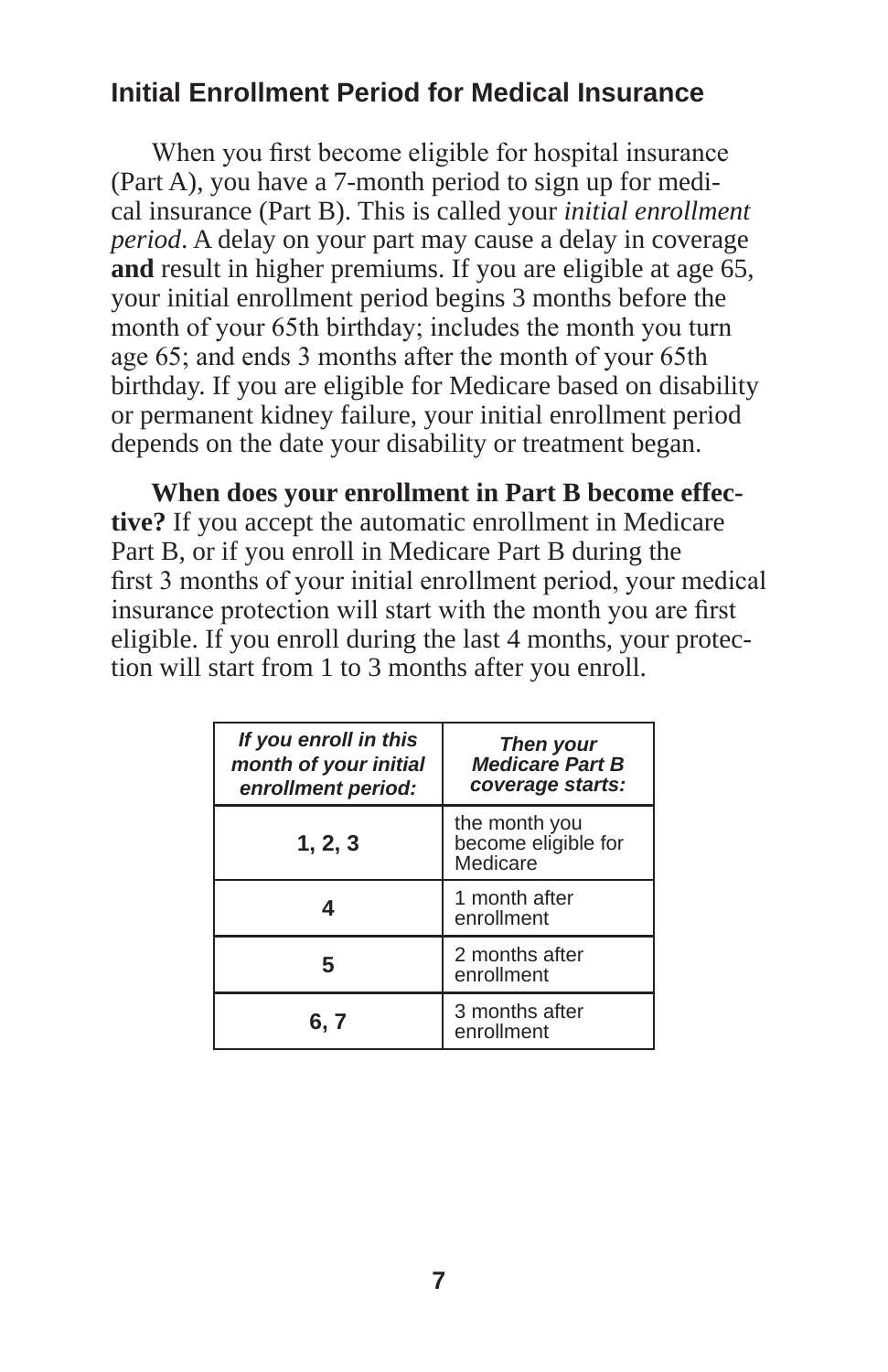#### **General Enrollment Period for Medical Insurance**

If you do not enroll in Medicare Part B during your initial enrollment period, you have another chance each year to sign up during a *general enrollment period* from January 1 through March 31, with coverage effective the following July 1. **However, your monthly premium increases 10 percent for each 12-month period you were eligible but did not enroll.**

#### **Special Enrollment Period for People Covered Under a Group Health Plan**

If you are age 65 or older and covered under a group health plan, either from your own or your spouse's **current employment**, you have a *special enrollment period* in which to sign up for Medicare Part B. This means that you may delay enrolling in Medicare Part B without having to wait for a general enrollment period and paying the 10 percent premium surcharge for late enrollment. The special enrollment period rules allow you to:

**•** enroll in Medicare Part B anytime while you are covered under the group health plan based on current employment; or

**•** enroll in Medicare Part B during the 8-month period that begins the month after your group health coverage ends or employment ends, whichever comes first.

Special enrollment period rules do **not** apply if employment or employer-provided group health plan coverage ends during your initial enrollment period.

If you do not enroll by the end of the 8-month period, you will have to wait until the next general enrollment period, which begins January 1 of the next year.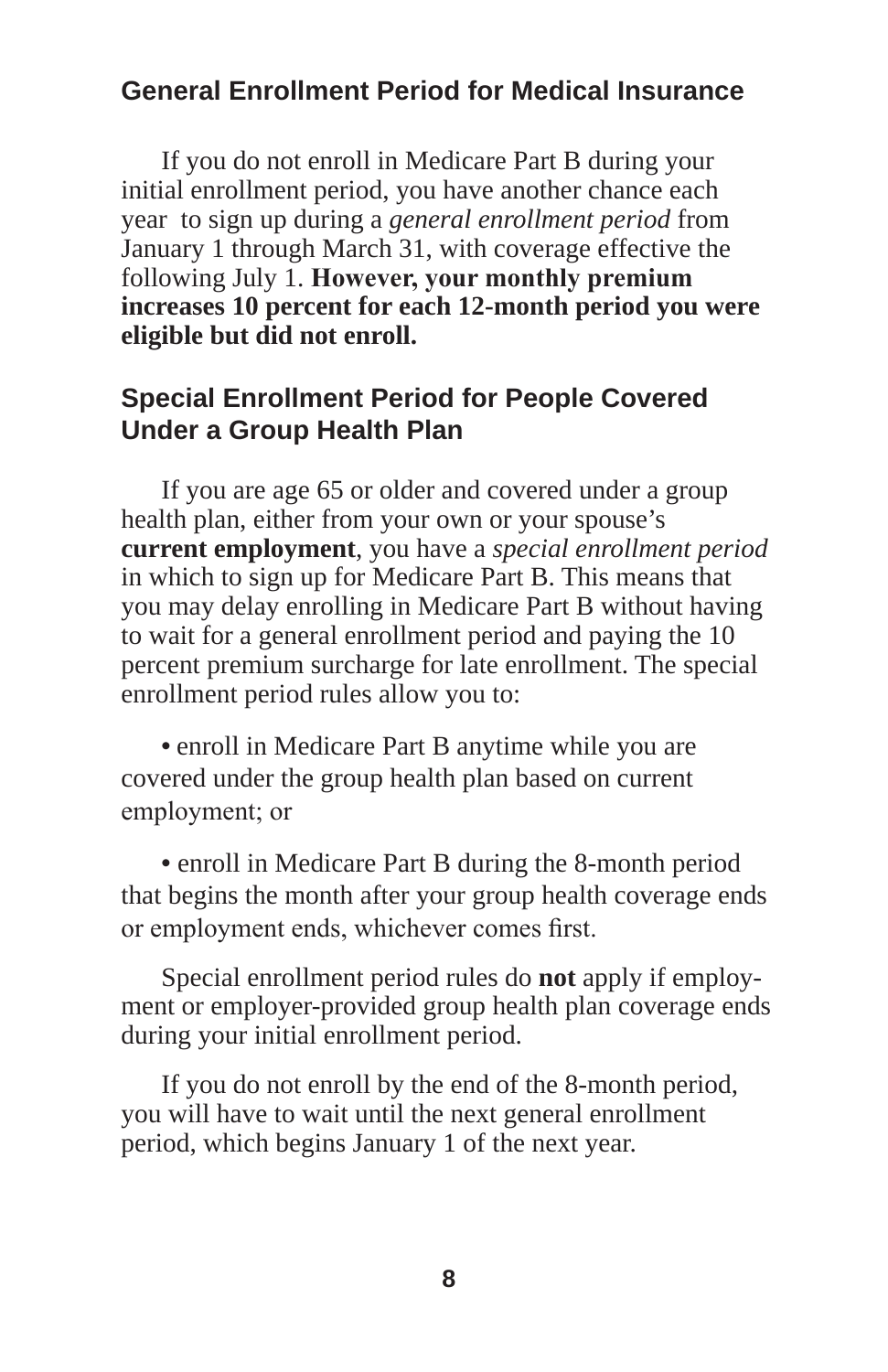People who receive disability benefits and are covered under a group health plan, from either their own or a family member's current employment, also have a special enrollment period and premium rights that are similar to those for workers age 65 or older.

#### **Medigap**

Individuals deciding when to enroll in Medicare Part B must consider how this will affect eligibility for health insurance policies which supplement Medicare coverage. These policies are known as *Medigap* insurance. A Medigap policy is a health insurance policy, sold by private insurance companies, that helps pay some of the costs that the Original Medicare Plan doesn't cover.

An individual's enrollment in Medicare Part B at or after age 65 triggers a one-time *Medigap open enrollment period*. The open enrollment period lasts 6 months. During this period, an insurance company cannot deny insurance coverage, place conditions on a policy, or charge more for a policy because of past or present health problems.

Individuals age 65 or older with health coverage through an employer or union based on their or their spouse's current employment may want to wait to enroll in Medicare Part B and delay their Medigap open enrollment period.

More detailed information about Medigap policies and other supplemental health insurance plans is available in the publication *Medicare & You*. To obtain a copy, call the toll-free number 1-800-MEDICARE (1-800-633-4227) or go to **Medicare.gov** online.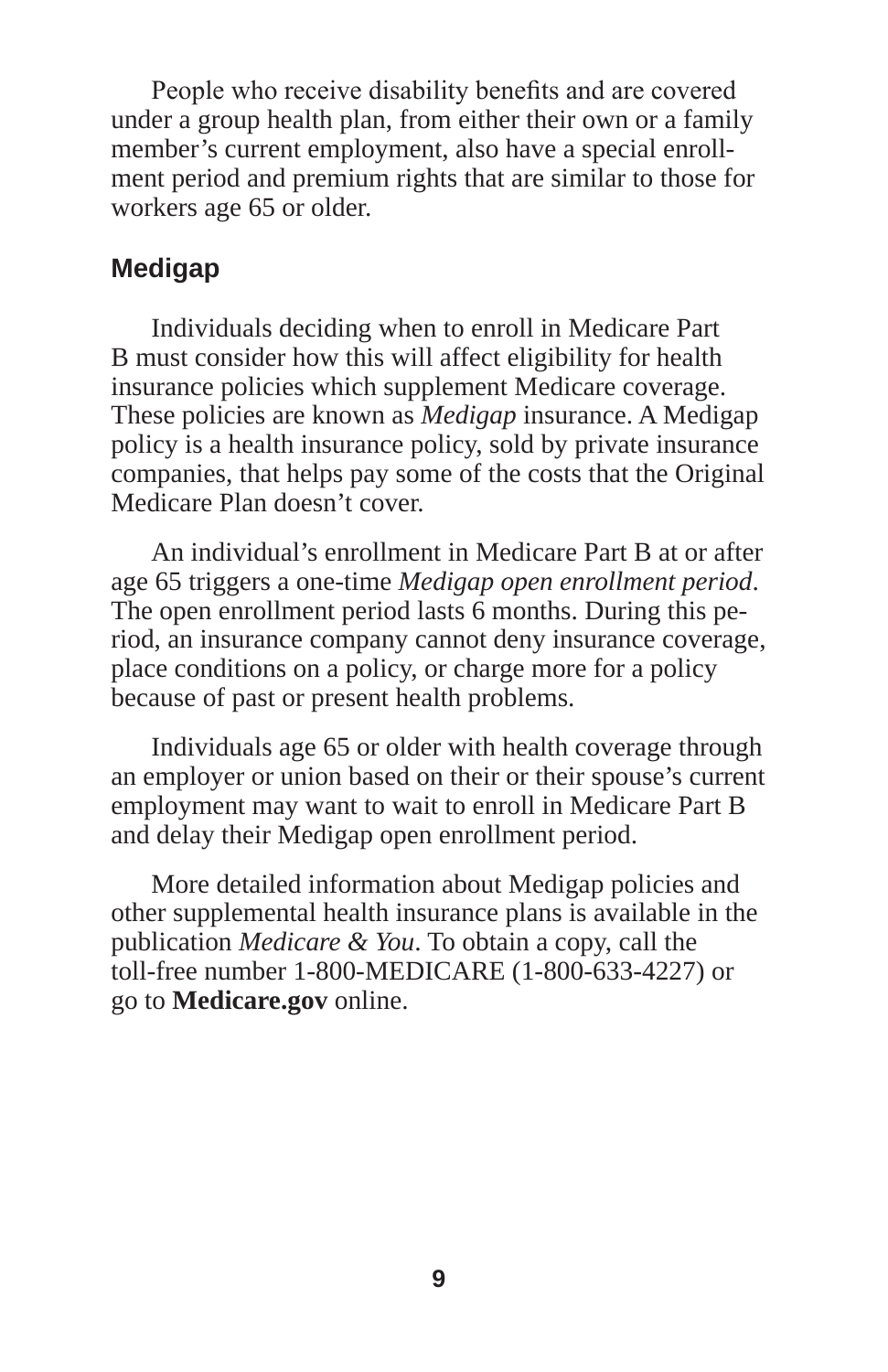#### **IF YOU HAVE OTHER HEALTH INSURANCE**

As stated earlier, Medicare hospital insurance (Part A) is free for almost everyone, but you pay a monthly premium for Medicare medical insurance (Part B). If you already have other health insurance when you become eligible for Medicare, you should ask whether it is worth the monthly premium cost to sign up for Medicare Part B coverage.

The answer varies with each person and the kind of other health insurance you may have. Although we cannot give you "yes" or "no" answers, we can offer a few tips that may be helpful when you make your decision.

#### **Private Insurance Plans**

Contact your insurance agent to see how your private plan fits with Medicare Part B. This is especially important if the policy covers other family members. And just as Medicare does not cover all health services, most private plans do not either. In planning your health insurance coverage, also keep in mind that Medicare or private health insurance policies do not cover most nursing home care. One important word of caution: for your own protection, **do not cancel any health insurance you now have until your Medicare coverage actually begins.**

#### **Employer-Provided Group Health Plans**

Group health plans for employers with 20 or more employees are required by law to offer workers and their spouses who are age 65 or older the same health benefits that are provided to younger employees.

If you currently have coverage under an employerprovided group health plan, you should talk to your human resources office before you sign up for Medicare Part B.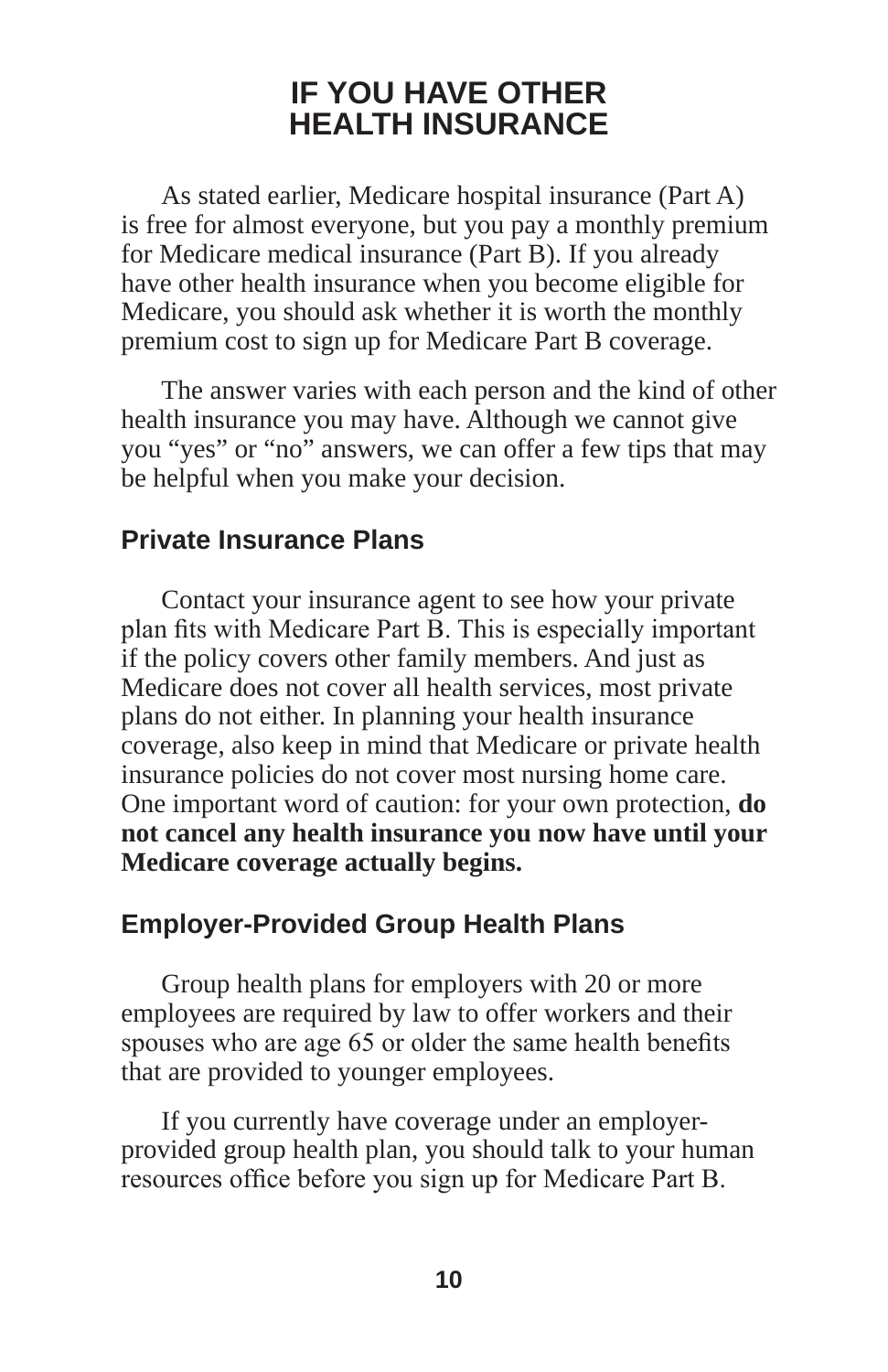#### **Health Care Protection From Other Plans**

If you have TRICARE coverage under a program from the Department of Defense, you must have Medicare Part B to keep this coverage. However, if you are an activeduty service member, or the spouse or dependent child of an active-duty service member, you may not have to get Medicare Part B right away. You can get Part B during a special enrollment period, and in most cases you won't pay a late enrollment penalty. Call the contractor that handles TRICARE claims at 1-866-773-0404 or a military health benefits advisor for information before you decide whether to enroll in Medicare Part B.

If you have health care protection from the Indian Health Service, Department of Veterans Affairs, or a State medical assistance program, contact those offices to get help on deciding whether it is to your advantage to have Medicare Part B coverage.

For more information on how other health insurance plans work with Medicare, visit **Medicare.gov** online or call 1-800-MEDICARE (1-800-633-4227).

### **OPTIONS FOR RECEIVING HEALTH CARE SERVICES**

Medicare beneficiaries have choices for receiving health care services. The **Original Medicare Plan** is the traditional fee-for-service Medicare plan that is available nationwide. A beneficiary can see any doctor or provider who accepts Medicare and is accepting new Medicare patients. Those enrolled in the Original Medicare Plan who want prescription drug coverage must join a Medicare Prescription Drug Plan as described on pages 13-15, unless they already have drug coverage from a current or former employer or union that is at least as good as the standard Medicare prescription drug coverage.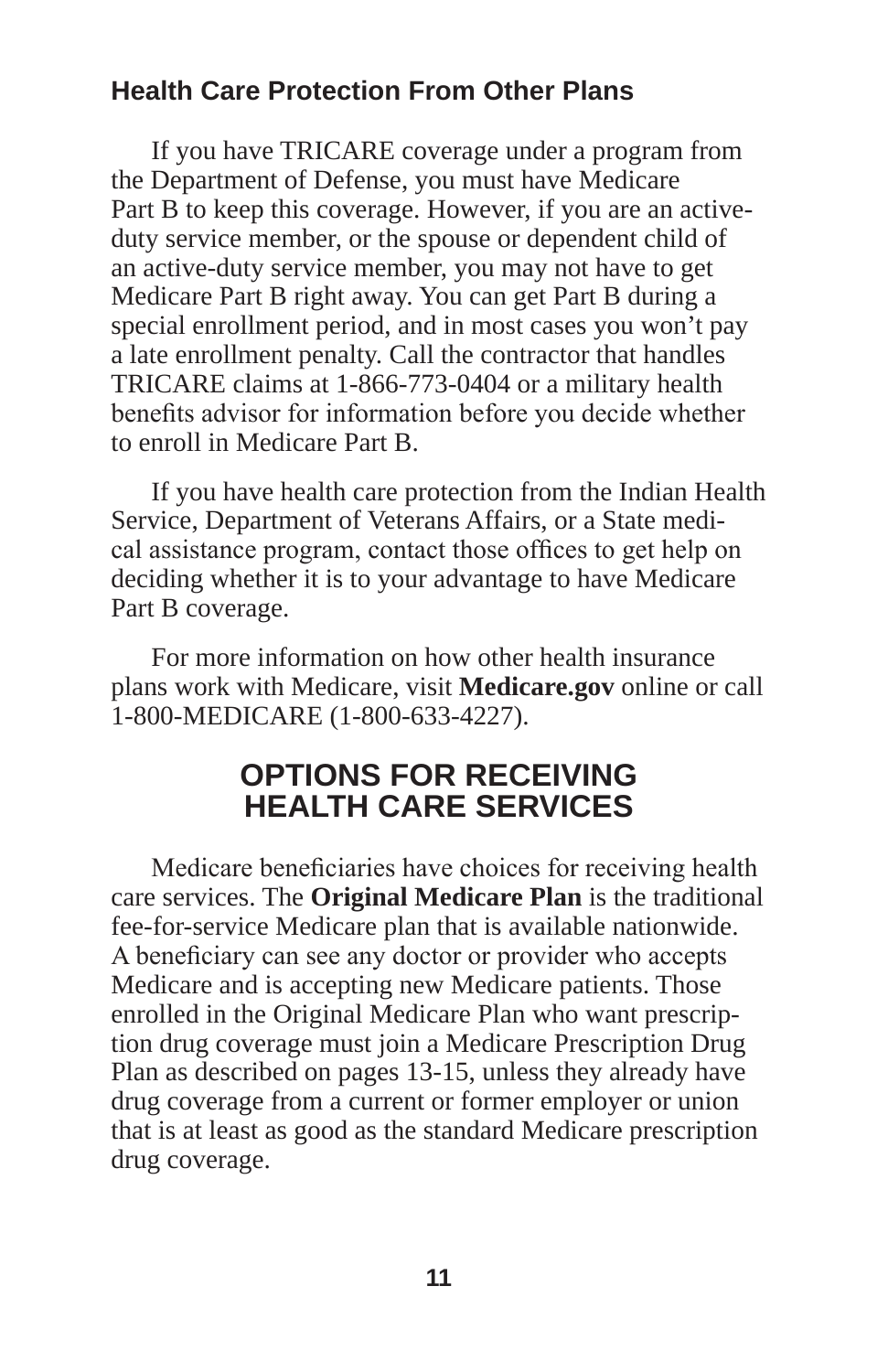A beneficiary can choose a **Medicare Advantage Plan** (also called Medicare Part C) instead. These plans are managed by Medicare-approved private insurance companies. They combine Medicare Part A and Part B coverage, and are available in most areas of the country. A beneficiary must have both Medicare Part A and Part B, and live in the plan's service area, to join a Medicare Advantage Plan. Medicare Advantage Plan choices include regional preferred provider organizations (PPOs), health maintenance organizations (HMOs), private fee-for-service plans and others. A PPO is a plan under which a beneficiary uses doctors, hospitals, and providers belonging to a network; beneficiaries can use doctors, hospitals, and providers outside the network for an additional cost. Under a Medicare Advantage Plan, a beneficiary may pay lower copayments and receive extra benefits. Most plans also include Medicare prescription drug coverage (Part D).

Beneficiaries can generally join or change plans once each year during an enrollment period from October 15 through December 7. Your Medicare Advantage Plan would then begin January 1 of the following year. Also, the monthly Part C premium can be deducted from railroad retirement or social security benefits paid by the RRB if the beneficiary submits a request for withholding to his or her Part C plan.

You can obtain more information about your health care options from the publication *Medicare & You*. This general guide is mailed after enrollment in Medicare, with an updated version mailed annually thereafter.

To obtain a copy of any publication, call the Medicare toll-free number 1-800-MEDICARE (1-800-633-4227) or go to **www.Medicare.gov** online.

Some publications may instruct you to call or visit an office of the SSA for assistance. Railroad retirement beneficiaries should instead contact an RRB office.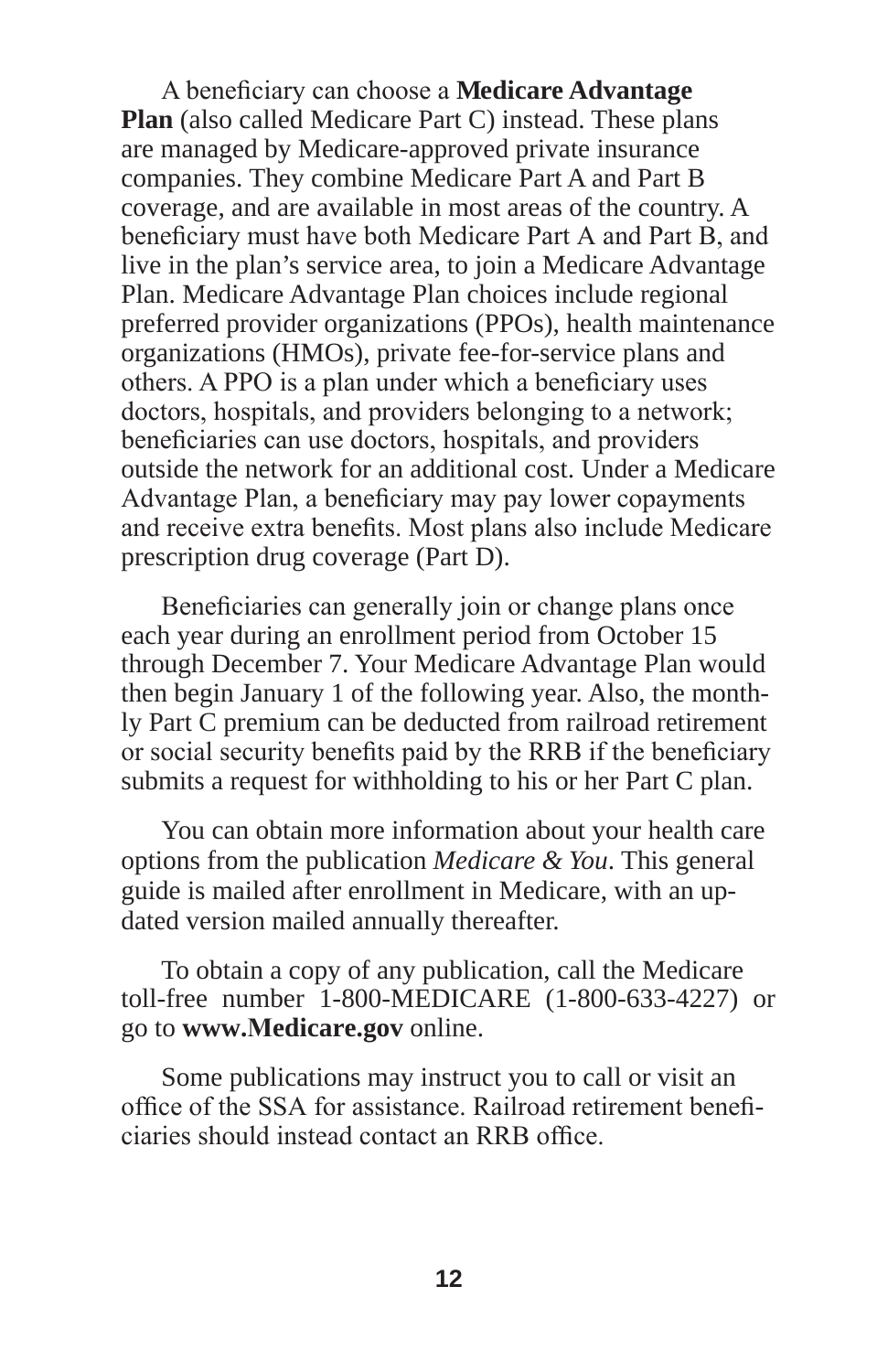# **MEDICAL INSURANCE CLAIMS**

Palmetto GBA, a subsidiary of Blue Cross and Blue Shield, processes medical insurance (Part B) claims for railroad retirement beneficiaries in the Original Medicare Plan. If you are in the Original Medicare Plan, your hospital, doctor, or other health care provider should submit Part B claims directly to:

#### **Palmetto GBA Railroad Medicare Part B Office P.O. Box 10066 Augusta, GA 30999-0001**

If you have questions about Part B claims under the Original Medicare Plan, write to Palmetto GBA at the above address or call toll-free at 1-800-833-4455. Information is online at **Palmettogba.com/palmetto/rrb.nsf**.

For those in a Medicare Advantage Plan, information on out-of-pocket costs is available at **Medicare.gov** online or by calling 1-800-MEDICARE (1-800-633-4227).

# **PRESCRIPTION DRUG COVERAGE**

Medicare offers voluntary insurance coverage for prescription drugs (Part D) through Medicare prescription drug plans and other health plan options. While Medicare prescription drug plans vary, all drug plans offer coverage that, at the very least, meets a minimum standard of coverage as determined by Medicare. These drug plans work with all Medicare health plans, including the Original Medicare Plan and Medicare Advantage Plans.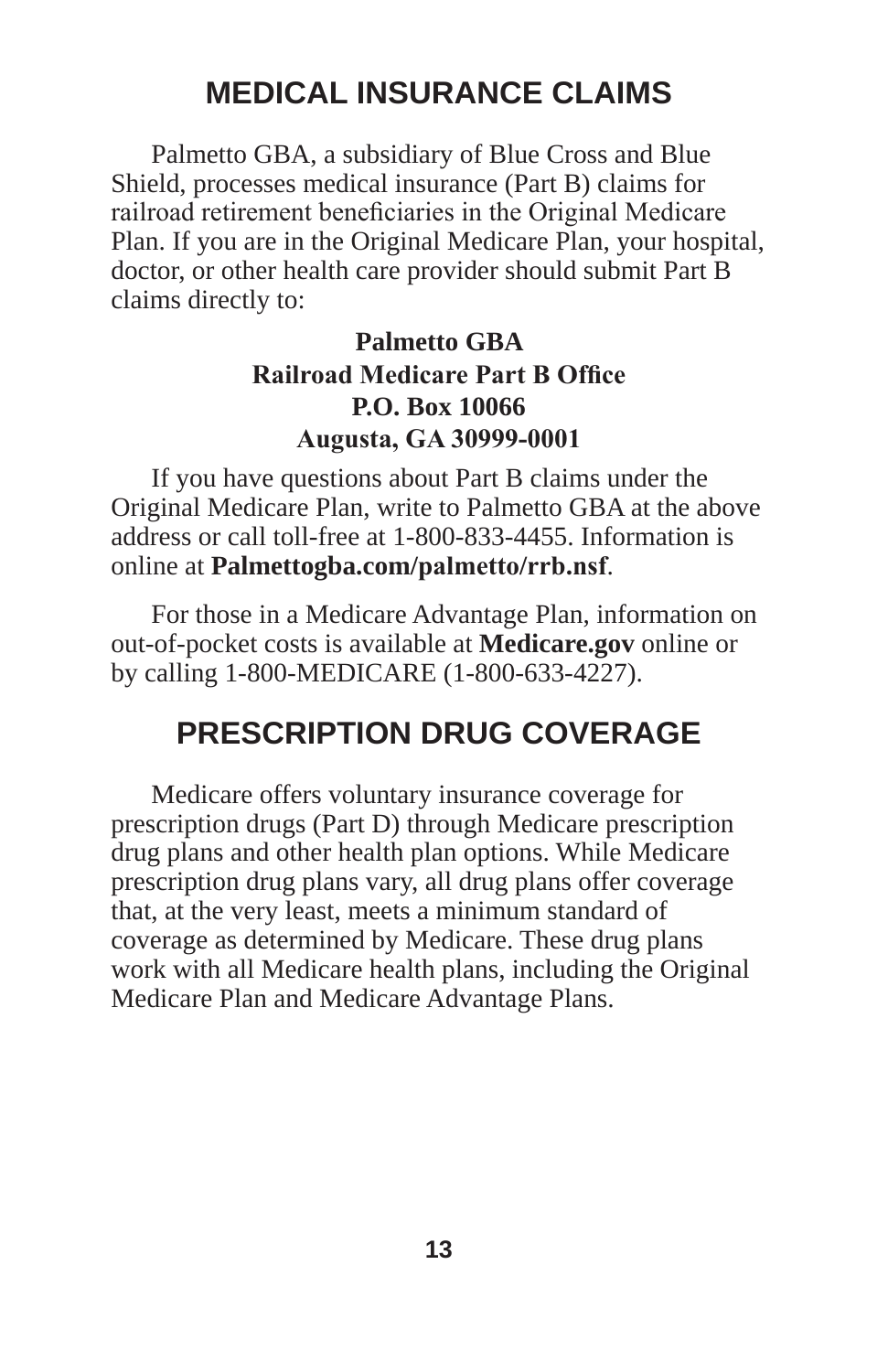To enroll, you must have Medicare Part A and live in the plan's service area. You will generally pay a monthly premium (averaging about \$43 in 2022) and an annual deductible (up to \$480 in 2022). You must also pay a share of your prescription drug costs. Costs vary depending on the drug plan you choose. If you have limited income and resources, you may qualify for extra help to cover your drug costs.

The Affordable Care Act requires some Part D beneficiaries to also pay a monthly adjustment amount, depending on a beneficiary's or married couple's modified adjusted gross income. The Part D income-related monthly adjustment amounts in 2022 are \$12.40, \$32.10, \$51.70, \$71.30, or \$77.90, depending on the extent to which an individual beneficiary's modified adjusted gross income exceeds \$91,000 (or \$182,000 for a married couple), with the highest amounts only paid by beneficiaries whose incomes are over \$500,000 (or \$750,000 for a married couple).

When you first become eligible for Medicare, you can enroll in a Medicare prescription drug plan during the period that starts 3 months before the month your Medicare coverage starts and ends 3 months after that month. **If you do not join a drug plan when you are first eligible, you may have to pay a higher premium if you choose to join later.**

A beneficiary can generally join or change plans once each year during an enrollment period from October 15 through December 7. Drug coverage would then begin January 1 of the following year. Also, the monthly Part D premium can be deducted from railroad retirement or social security benefits paid by the RRB if the beneficiary submits a request for withholding to his or her Part D plan. The RRB also withholds Part D income-related adjustments from benefit payments.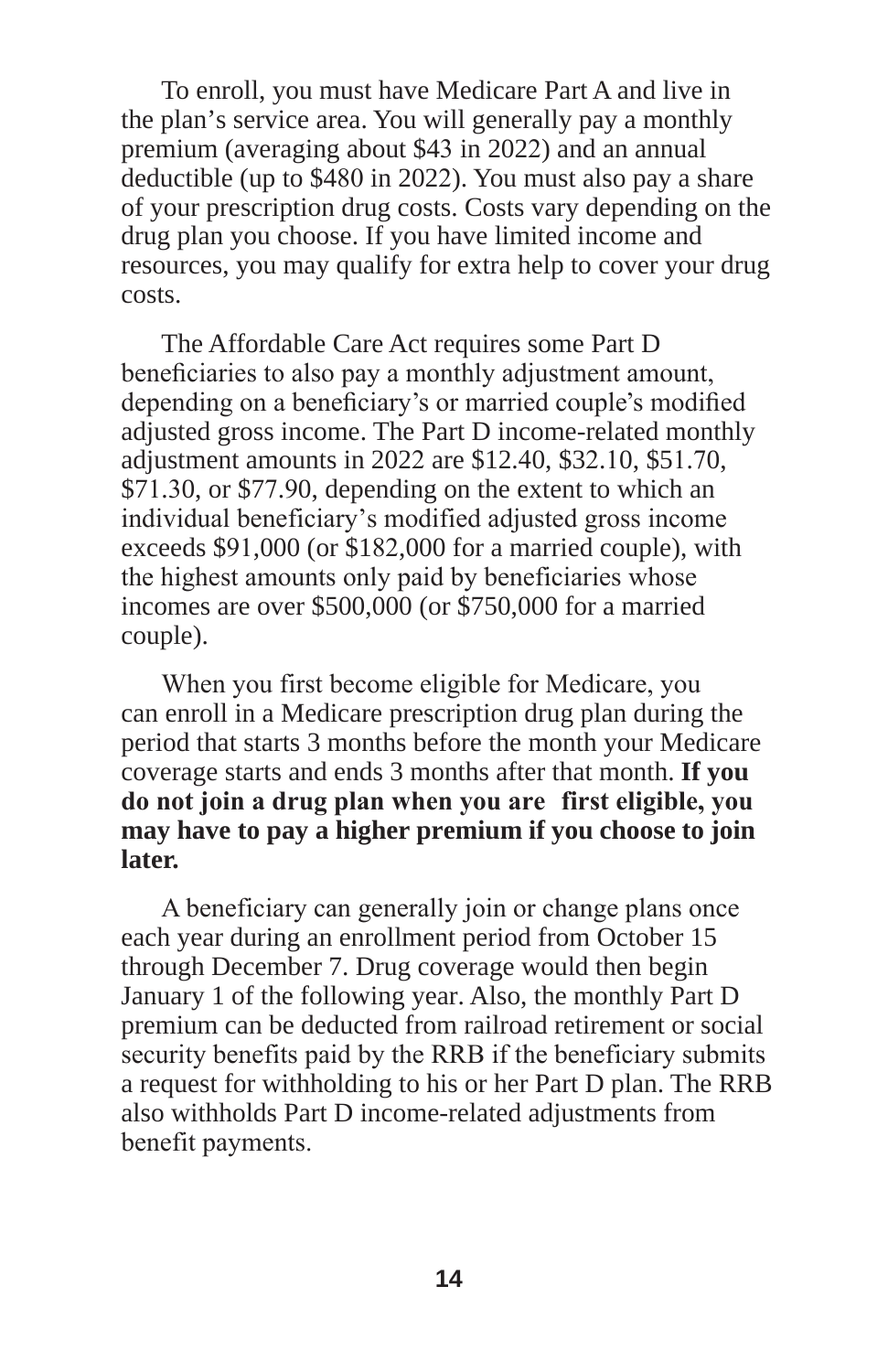If you already have prescription drug coverage from other insurance, such as coverage provided by an employer or union, you can keep that coverage. If that coverage offers the same or better benefits than a Medicare prescription drug plan, you will **not** have to pay a higher premium if you join a Medicare prescription drug plan at a later date. In many cases, your other insurance provider will send you a notice that tells you if your plan covers as much or more than a Medicare prescription drug plan. If you do not receive a notice, you should check with your other provider to see how your coverage compares.

More information about Medicare prescription drug plans is available online at **Medicare.gov** or by calling 1-800-MEDICARE (1-800-633-4227).

#### **Need More Information?**

Railroad retirement beneficiaries can visit the agency's website at **RRB.gov**, or the Medicare and Palmetto GBA information sources as described on the back cover and elsewhere in this booklet. They can also contact the RRB toll-free at 1-877-772-5772 for general information on their Medicare coverage.

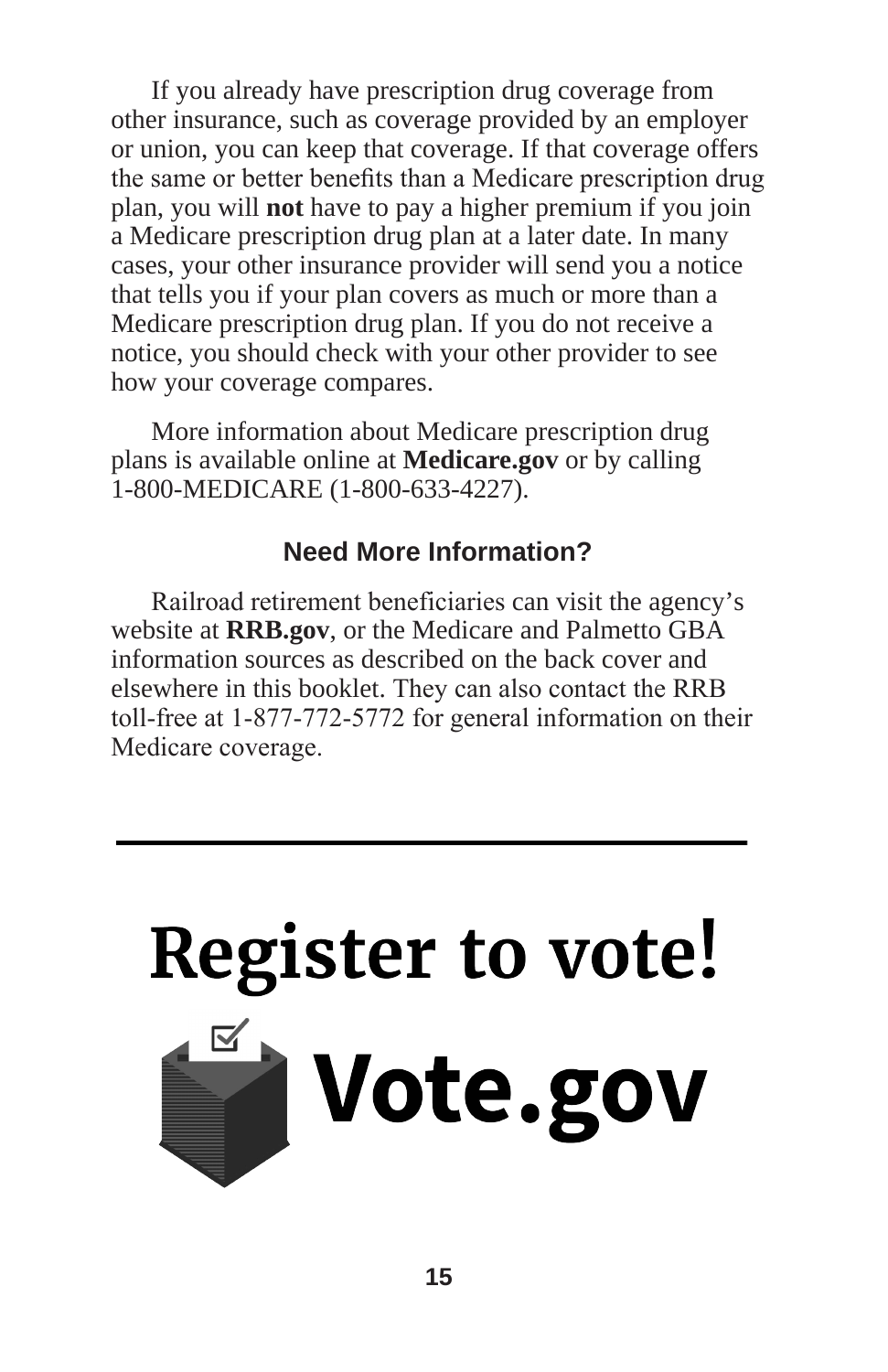#### NONDISCRIMINATION ON THE BASIS OF DISABILITY

Under Section 504 of the Rehabilitation Act of 1973 and RRB regulations, no qualified person may be discriminated against on the basis of disability. The RRB's programs and activities must be accessible to all qualified applicants and beneficiaries, including those with impaired vision and/or hearing. Individuals with disabilities needing assistance (including auxiliary aids or program information in accessible formats) should contact an RRB office. Complaints of alleged discrimination by the RRB on the basis of disability must be filed within 90 days in writing with the Director of Administration, U.S. Railroad Retirement Board, 844 North Rush Street, Chicago, Illinois 60611-1275. Questions about individual rights under this regulation may be directed to the RRB's Director of Equal Opportunity at the same address.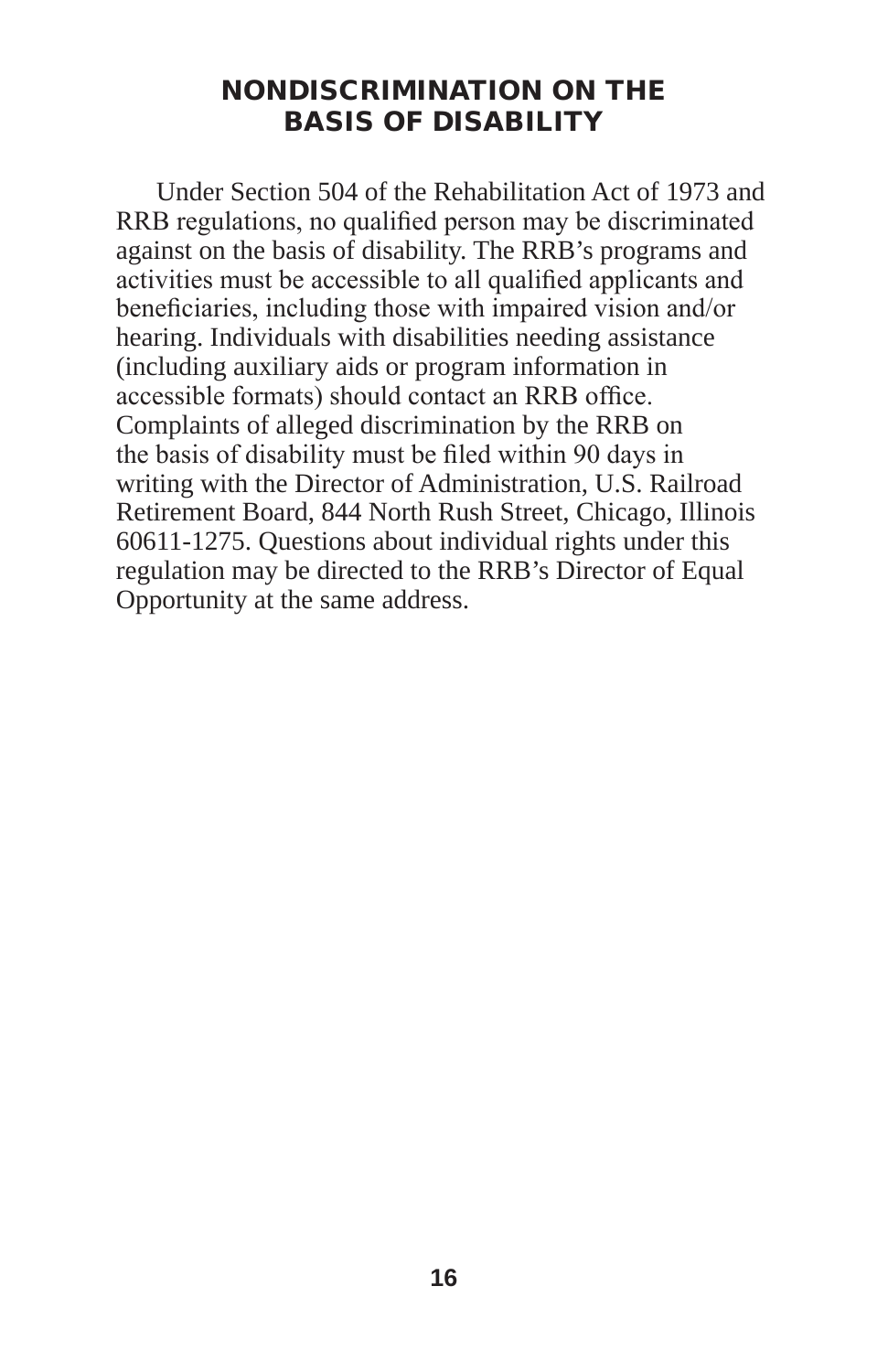# **FRAUD, WASTE, AND ABUSE HOTLINE** 1-800-772-4258

The RRB's Office of Inspector General(OIG) established its Hotline as a public service. The Hotline provides individuals with a means to report or discuss any suspected misconduct relating to the RRB, its programs, or employees.

If you believe a doctor, hospital, or other health care provider is billing Medicare for services not provided or for unnecessary medical procedures or supplies; someone is illegally receiving RRB benefits; or you wish to report or discuss any other suspect-ed misconduct relating to the RRB, its programs, or employees, please contact the OIG at:

**Toll-Free Hotline:** 1-800-772-4258

**Mailing address:** RRB-OIG Hotline Officer 844 North Rush Street, 4<sup>th</sup> Floor Chicago, Illinois 60611-1275

**fax:** (312) 751-4342

**email:** hotline@oig.rrb.gov

*Please review the RRB's email notice and Internet privacy policy at RRB.gov before submitting any information online.* 

*Note:* Please do not contact the OIG's Hotline with questions regarding benefit eligibility requirements, delayed payments, or similar issues. These types of matters should be directed to any RRB field office.